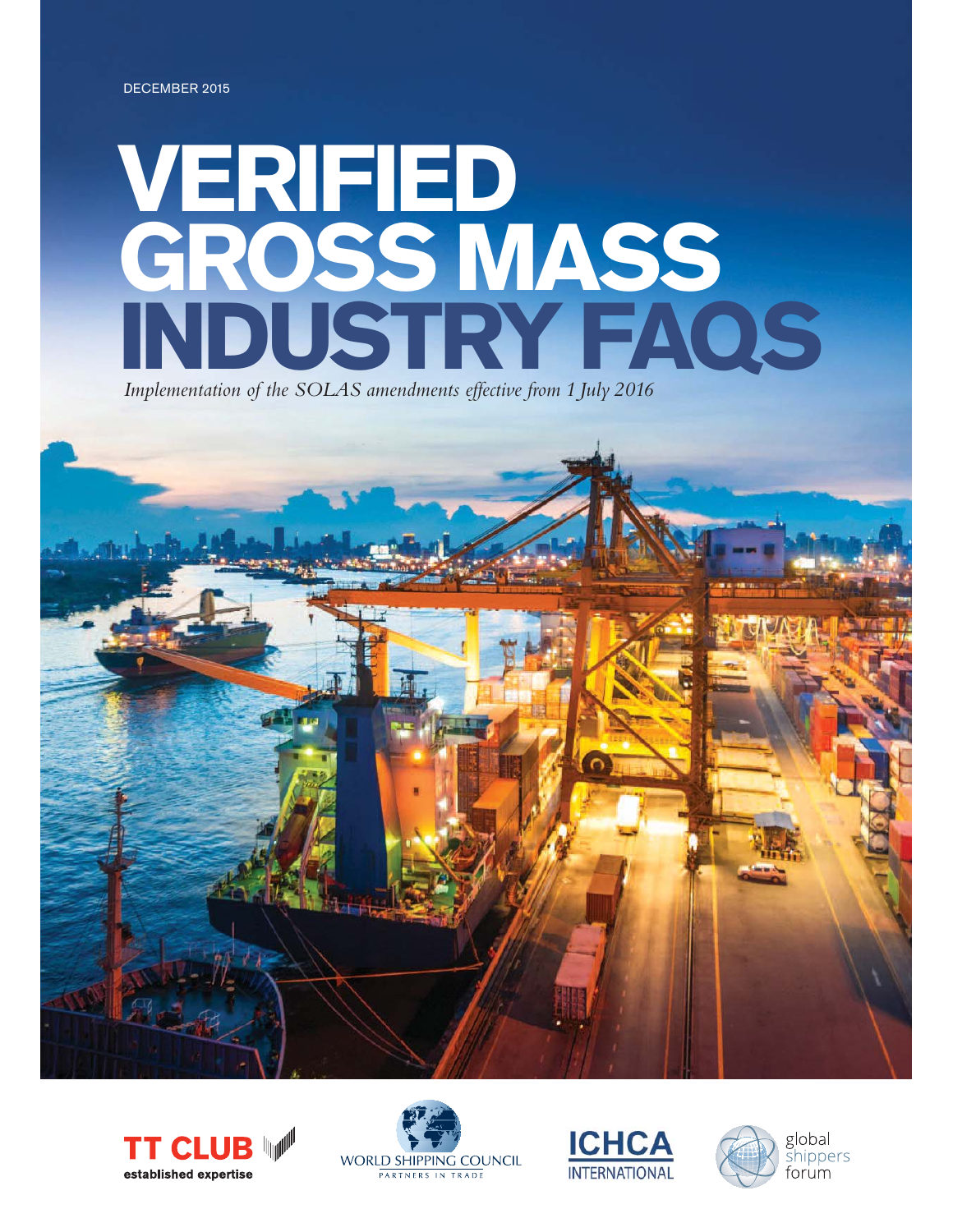# **CONTENTS**

| <b>Introduction</b>        |         |
|----------------------------|---------|
| <b>Section A: General</b>  | $2 - 4$ |
| <b>Section B: Method 1</b> | 5       |
| <b>Section C: Method 2</b> | $6 - 7$ |
| <b>Sponsors</b>            | 5       |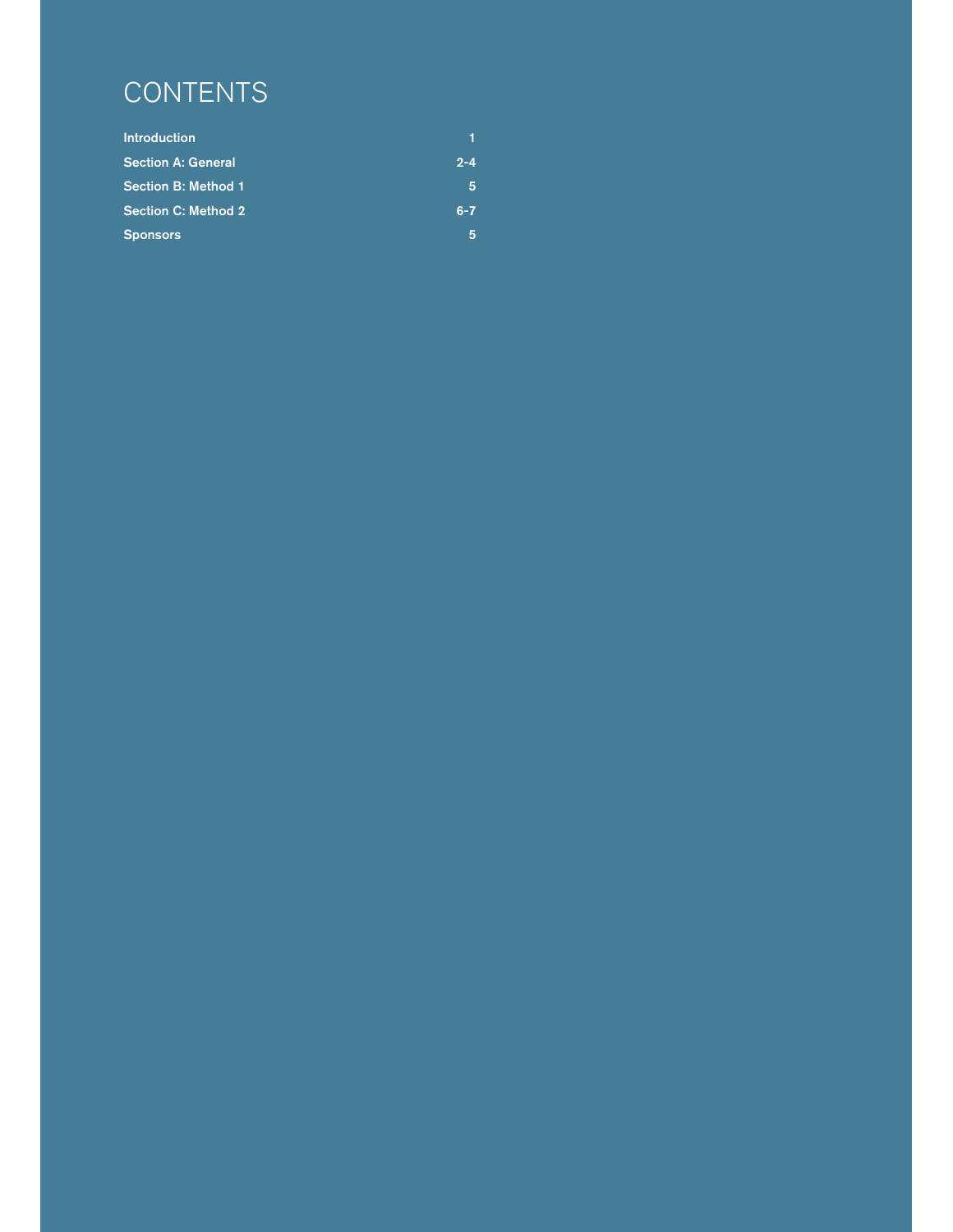# INTRODUCTION

This document has been compiled in response to questions that have been raised by the industry in relation to the revised SOLAS<sup>1</sup> regulation and the accompanying quidelines<sup>2</sup>.

The amendments to this regulation have substantial impact on operational practices between the parties in the international supply chain involved in the movement of containers by sea. While the convention relates to the safety of ships at sea, it should be recognised that shore based activities relating to the presentation of cargo are fundamental to safe outcomes at sea.

These FAQs relate to new mandatory rules, effective from 1 July 2016, concerning the requirement for shippers to verify the gross mass of a container carrying cargo. Without a verified gross mass the packed container shall not be loaded aboard ship. The rules prescribe two methods by which the shipper may obtain the verified gross mass of a packed container:

- Method 1, upon the conclusion of packing and sealing a container, the shipper may weigh, or have arranged that a third party weigh, the packed container.
- Method 2, the shipper or, by arrangement of the shipper, a third party may weigh all packages and cargo items, including the mass of pallets, dunnage and other packing and securing material to be packed in the container, and add the tare mass of the container to the sum of the single masses of the container's contents.
- In respect of both Method 1 and 2, the weighing equipment used must meet the applicable accuracy standards and requirements of the State in which the equipment is being used.



This document should be considered as dynamic; it is not intended to be comprehensive and other questions are likely to be raised in the future. Stakeholders are encouraged to discuss amongst their counter-parties how compliance will be achieved, particularly in relation to matters of a commercial nature.

These SOLAS amendments were adopted by the International Maritime Organization (IMO) in November 2014 and become mandatory on 1 July 2016. SOLAS itself has international legal status so there need not be any further implementing legislation for States that are party to the Convention. It should be recognised that national rules and regulations may exist and stakeholders should engage with the relevant Competent Authorities to obtain clarification on such national procedures.

All stakeholders have an incentive to encourage compliance in order to avoid disruptions in the supply chain. This document is part of a broad industry communication programme to ensure that all stakeholders are aware of the SOLAS amendments and take appropriate action to engage with counterparties in order to be prepared to comply on 1 July 2016.

The arrangement of the information in this document is as follows.

#### **a. Questions**

The questions are grouped on the basis of whether they are 'General' (Section A), or relate to 'Method 1' (Section B) or to 'Method 2' (Section C). Everything contained here reflects actual questions that have been raised by industry representatives; these will not be comprehensive and stakeholders are invited to approach one of the sponsoring organisations (see end of document for details), who will consult in order to provide a joint industry response.

#### **b. Type of FAQs**

Each question below is categorised into one of four categories:

- i. National (e.g. the approach of a given Competent Authority (CA) towards enforcement)
- ii. International (e.g. how to respond where the tare mass of a container is missing or shipper believes it to be inaccurate)
- iii. Commercial (e.g. cut-off times for provision of the verified gross mass to the carrier and the terminal operator)
- iv. Other (anything not included in another category).

#### **c. Answers**

Where it is recognised as a 'National' issue, it will be for the relevant national Competent Authority to provide further information.

<sup>1</sup> The Safety of Life at Sea Convention, as amended <sup>2</sup> MSC.1/Circ.1475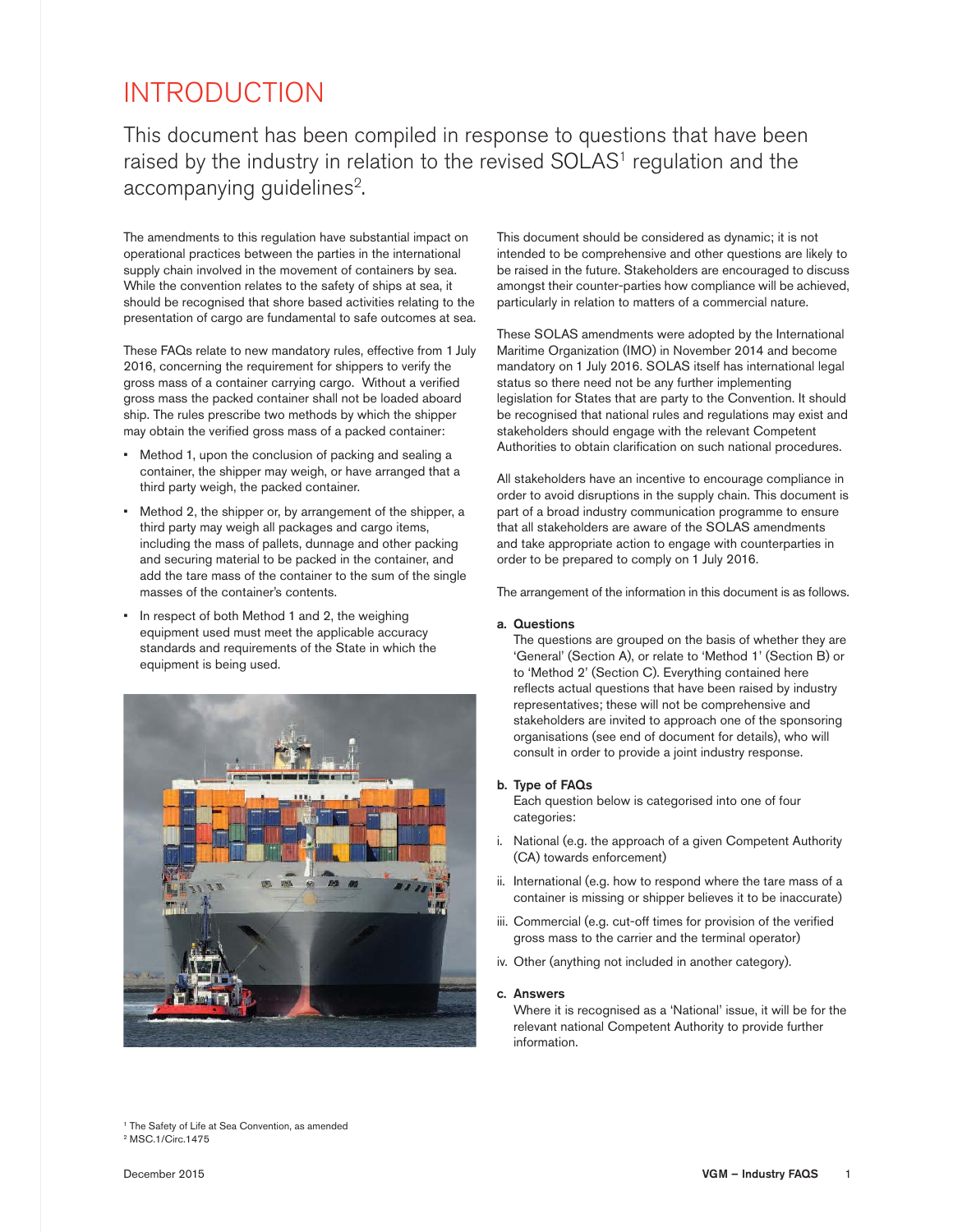# SECTION A: GENERAL

#### **A1. Clearly responsibilities start with the shipper. But who is 'the shipper' in the context of this new procedure?**

This is an **International** issue. There are also Commercial implications.

Under the SOLAS requirements, the shipper named on the ocean bill of lading is the party responsible for providing the maritime (ocean) carrier ('master') and the terminal operator ('terminal representative') with the verified gross mass of a packed container. The carrier and the terminal operator must not load a packed container aboard a ship unless they have the verified gross mass for that container.

MSC 1 / Circ. 1475<sup>3</sup> defines 'the shipper' as "a legal entity or person named on the bill of lading or sea waybill or equivalent multimodal transport document as shipper, and/or who (or in whose name or on whose behalf) a contract of carriage has been concluded with a shipping company."

Due to the complexity of the international supply chain, the entity identified as the 'shipper' on the bill of lading may not have direct or physical control over key elements of the process by which verified gross mass is determined. A 'shipper' in such circumstances should be aware of their responsibilities and ensure that arrangements are in place to obtain and provide a verified gross mass in compliance with these international and national regulations.

It should be noted that the SOLAS requirements are distinct from INCOTERMS, which govern the sale of the goods, not the transport of the goods. The parties to the sales contract/contract of sale under INCOTERMS need to determine how verified gross mass will be obtained, i.e. whether by Method 1 or Method 2 (as permitted by the CA of the State in which the packing of the container is completed) and how this information can be provided to the carrier by the shipper as identified in the bill of lading.

If in doubt about which entity is 'the shipper', contact one of the organisations identified at the end of this document.

#### **A2. Is there an agreed format to communicate verified gross mass?**

As an **International** issue, SOLAS does not mandate any particular form of communication between the parties exchanging the verified gross mass information.

Subject to any additional national requirements, the information to be provided by the shipper is the same under Method 1 and Method 2, being the verified gross mass of the packed container, conspicuously identified as such, signed by the shipper or a person duly authorised by the shipper.

The information and signature may be transmitted electronically, and the signature may consist of the last name of the responsible person in capital letters.

Several existing EDI messages have been amended by SMDG (Ship-planning Message Design Group) and a new EDI message 'VERMAS' specifically in relation to verified gross mass has been developed. Further information is available from SMDG (www.smdg.org).

In parallel to the SMDG efforts, the US organization responsible for the ANSI X12 messages has announced that a new code is available to capture verified container weight information. The new code will be published with the next release of the ANSI X12 standard, but trading partners may agree to use the code in earlier versions of the standard (for example, version 4010).

As a **Commercial** issue, the form of exchange and precise substance should be agreed between the commercial parties.

#### **A3. Is there a deadline for when the information must be received by the carrier and the terminal operator?**

#### This is a **Commercial** issue.

Verified gross mass is required in order to prepare the stowage plan of the ship prior to loading. Deadlines will differ according to a number of factors; shippers should obtain information on documentary cut-off times from their carriers in advance of shipment. It is recognised that 'just in time' shipments will need specific coordination between the shipper and carrier to ensure that the objectives of SOLAS are met and the verified gross mass for such shipments is communicated and used in the ship stowage plan.

**A4. If the shipper communicates the verified gross mass as required by this regulation, is there then an obligation under either Method 1 or Method 2 on the carrier (or terminal operator) to check the value given for that gross mass and report to the authorities any discrepancy that may be found?**

As an **International** issue, the requirements are for the carrier and the terminal to ensure that the verified gross mass has as a condition for ship loading been communicated sufficiently in time to be used in the ship stow planning process. There is no legal obligation to check the value so communicated. There is no requirement for the verified gross mass to be notified to governmental authorities.

As a **Commercial** issue, the objective of the SOLAS amendments is to ensure that the carrier and terminal operator have available as a condition for ship loading an accurate gross mass of each packed container. Shippers should develop effective procedures in conformance with the SOLAS requirements to obtain such information with that objective in mind. There is no requirement that the carrier or terminal operator weigh a packed container for which the shipper has already provided the verified gross mass.

<sup>3</sup> Ibid. Annex paragraph 2.1.12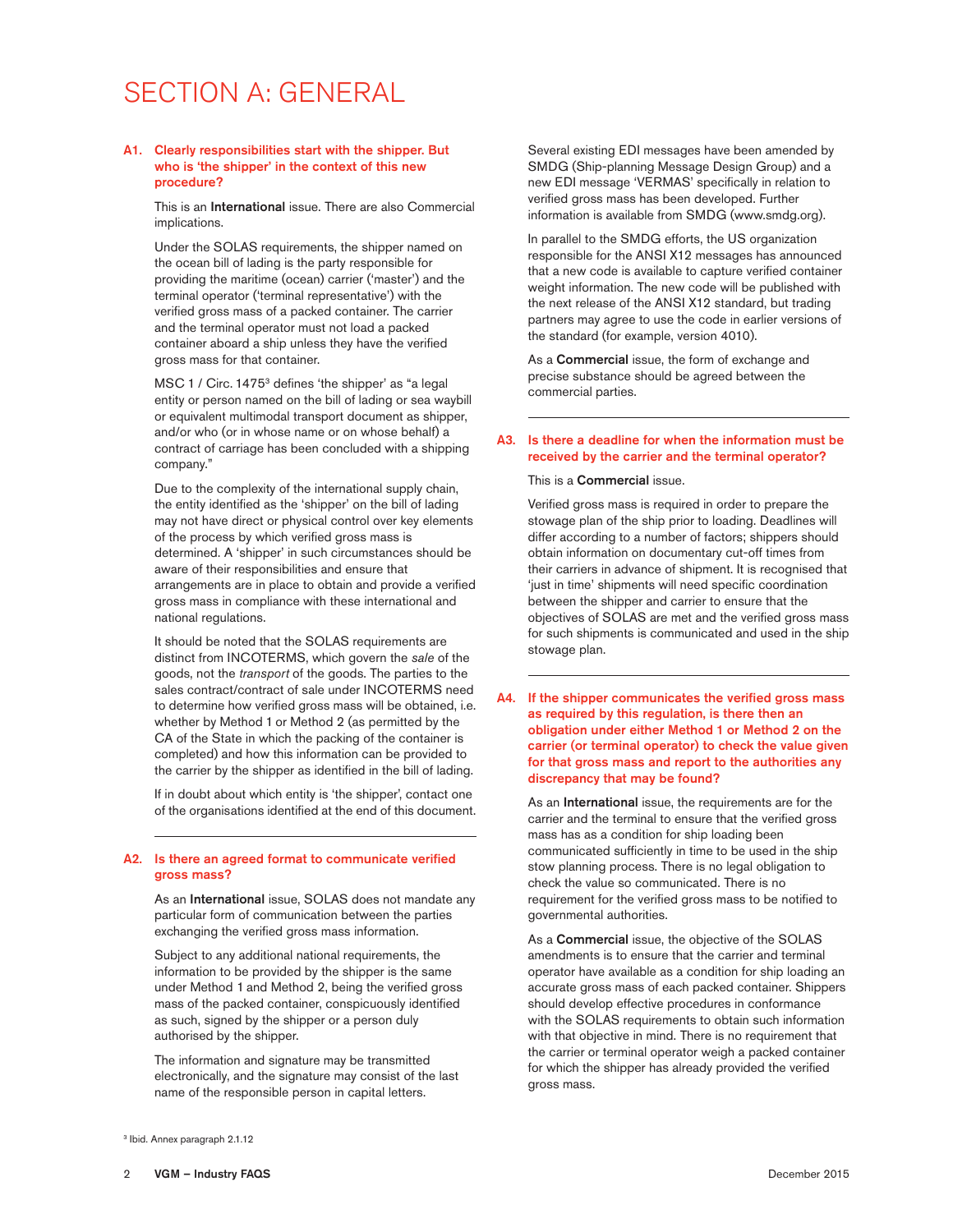If, however, the packed container is weighed, for whatever reason, and the gross mass is different from that provided by the shipper by an amount deemed to be material, then the carrier and terminal operator will need to have a process for determining which value to use.

#### **A5. If goods are put onto a feeder ship from, for example, Grangemouth (UK) that proceeds to Rotterdam (Netherlands), will verified gross mass have to be established in Grangemouth or Rotterdam or both places?**

#### This is an **International** issue.

Verified gross mass is required before loading the packed container on board a ship covered by the SOLAS requirements at its initial port of loading, unless driven onto a ro-ro ship on a chassis or trailer. Thus, in this question, the verified gross mass must be determined prior to loading aboard ship at Grangemouth.

### **A6. The requirement is for accurate gross mass; is there a margin of error defined for this 'accuracy'?**

As an **Internationa**l issue, the SOLAS regulations provide that verified gross mass shall be obtained under both Method 1 and 2 by using weighing equipment that meets the applicable accuracy standards and requirements in the State in which the equipment is being used. Those national standards and requirements will determine the acceptable level of accuracy of the weighing equipment used. There is no provision in SOLAS for any margin of error; this is a physical weighing requirement, not a system of estimation. Gross mass derived using compliant equipment and procedures will meet the legal requirements.

There is no single international weighing equipment accuracy standard at present although the International Organization of Legal Metrology has issued recommendations for various types of weighing equipment. For example, EU Directive 2004/22/EC on measuring instruments provides guidance within the European Union in relation to 'automatic weighing instruments'. Similar guidance exists for 'non-automatic weighing instruments' and many countries and regions will have enacted legislation and standards to cover such equipment.

Accuracy refers to the precision with which a measurement (in this case mass) is made. Accuracy is the only concept with which the shipper need be concerned. National enforcement agents may exercise discretion or tolerance in deciding when to initiate further investigations or penalty action. However, shippers using compliant weighing devices and processes will obtain values that are well within any tolerances adopted nationally for enforcement purposes. Shippers not using compliant weighing devices and processes may be found in violation even if the gross masses that they provide fall within government enforcement tolerances.

If a shipper is merely estimating the gross mass and hoping to fall within government enforcement tolerances, it is violating the SOLAS requirements and could incur sanctions or delays pursuant to applicable national legislation. There are no exemptions from the requirement to weigh using either Method 1 or Method 2.

See also Questions A7, A8, A9 and A10.

**A7. Given that there is no single international approval for weighing equipment, does this mean that different standards will be applied around the world, making it uncertain whether equipment can be approved internationally or whether values given will be accepted globally?**

## This is a **National** issue.

Within the scope of SOLAS, this is a matter for determination by signatory States. It is the case, however, that all equipment used (whether for Method 1or Method 2) will need to meet the applicable accuracy standards and requirements of the State in which the equipment is being used.

## **A8. How accurate does the verified gross mass need to be considering environmental factors of influence such as humidity on wood (pallets), carton (if used as primary packaging), etc.?**

This is an **International** issue.

Any verified gross mass obtained under both Method 1 and 2 shall be obtained using weighing equipment that meets the applicable accuracy standards and requirements of the State in which the equipment is used.

Some cargo products may incur normal, minor changes in mass from the time of packing and weighing until delivery (e.g. due to evaporation or humidity changes) and some containers' tare mass may change over time and vary somewhat from the tare mass marked on the container. However, these margins of error should not normally present safety concerns.

#### **A9. Will governments apply an enforcement tolerance threshold for determining compliance with the SOLAS requirements?**

#### This is a **National** issue.

However, a government's enforcement threshold should not be confused with the issue of how accurate the verified gross mass obtained by the shipper should be. The shipper is obligated to use weighing equipment that complies with the accuracy standards of the jurisdiction in which the equipment is used. Use of such equipment should produce a verified gross mass that is well within government enforcement tolerances. Enforcement tolerances are simply a means by which a government decides how best to allocate its enforcement resources; as such, they have no effect on how the shipper goes about determining the verified gross mass.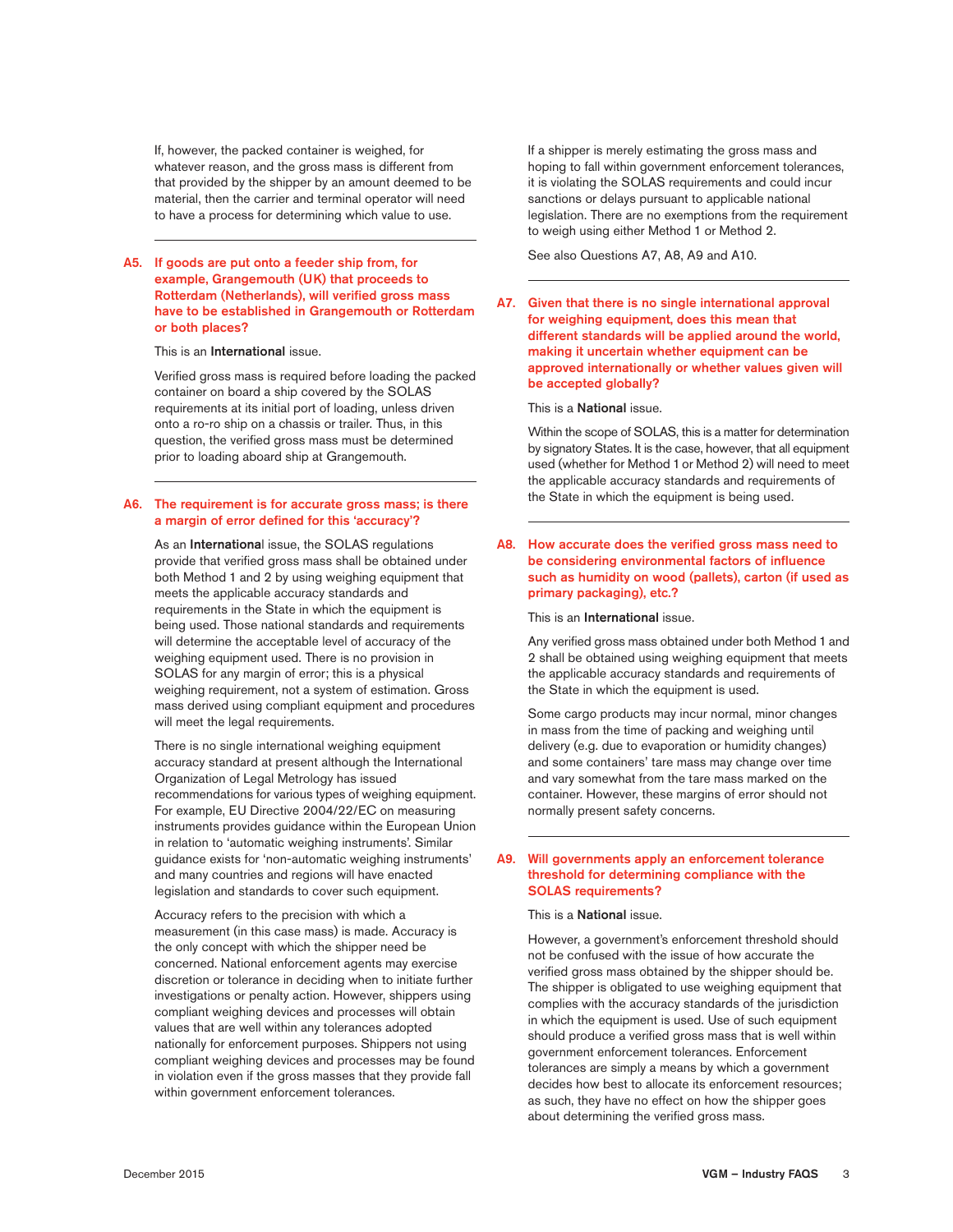The SOLAS Method 1 and Method 2 regulations (and any additional national regulations) control the procedures by which the gross mass is to be determined.

**A10. How will this be enforced and what will be the level of penalties imposed by an Administration if a container is delivered by a shipper to a carrier with a mis-declared gross mass or if a shipper does not provide the verified gross mass for a packed container?** 

As a **National** issue, fines and other penalties will be imposed under national legislation. Enforcement agencies may implement measures to satisfy themselves that compliance is achieved, which might be expected to include documentation checks, auditing or random weighing.

As a **Commercial** issue, the penalties may involve repacking costs, administration fees for amending documents, demurrage charges, delayed or cancelled shipments etc. It should be noted that SOLAS imposes an obligation on the carrier and the terminal operator not to load a packed container aboard ship for which no verified gross mass has been provided or obtained. Compliance with this obligation by the carrier and terminal operator may result in commercial and operational penalties, such as delayed shipment and additional costs if the shipper has not provided the verified gross mass for the packed container.

(Note: The new SOLAS requirements apply equally to both under and overweight containers.)

**A11. The SOLAS requirement derives from safety aspects. Cargo mass information may also be required for Customs purposes. If the verified gross mass declared for SOLAS purposes subsequently is amended, for example after actual weighing of the packed container, does Customs need to be informed?**

## This is a **National** issue.

SOLAS does not regulate Customs matters. Provision of the gross and net mass of goods in declarations to Customs is regulated according to national Customs legislation. The mass required under SOLAS versus Customs requirements may be different; e.g, Customs may require cargo mass, while SOLAS requires the total, verified gross mass of the packed container.

#### **A12. Should a 'pilot' scheme be set up by a carrier, shippers, port and competent authority to test the system?**

This is a **National** and/or **Commercial** issue.

It is recognised that there may be valuable lessons from such an effort, but it is a matter to be discussed among the affected parties.

#### **A13. Simply knowing the verified gross mass is not sufficient to achieve safety through the supply chain, since many incidents on the road and rail are caused by improper load distribution and inadequate securing. What can be done about that?**

#### This is an **International** issue.

It is correct that improper load distribution and inadequate securing in packed containers may result in incidents even where the gross mass has been correctly obtained and declared. The IMO, ILO and UNECE collaborated to produce the 'Code of Practice for Packing Cargo Transport Units' (CTU Code) to address such concerns. This non-mandatory international code provides recommended and actionable guidance for the proper packing, securing and handling of cargo into or onto CTUs. The Code, which applies to surface transport operations throughout the intermodal supply chain, is available to download in various languages through the searchable website at: www.unece.org/trans/wp24/ guidelinespackingctus/intro.html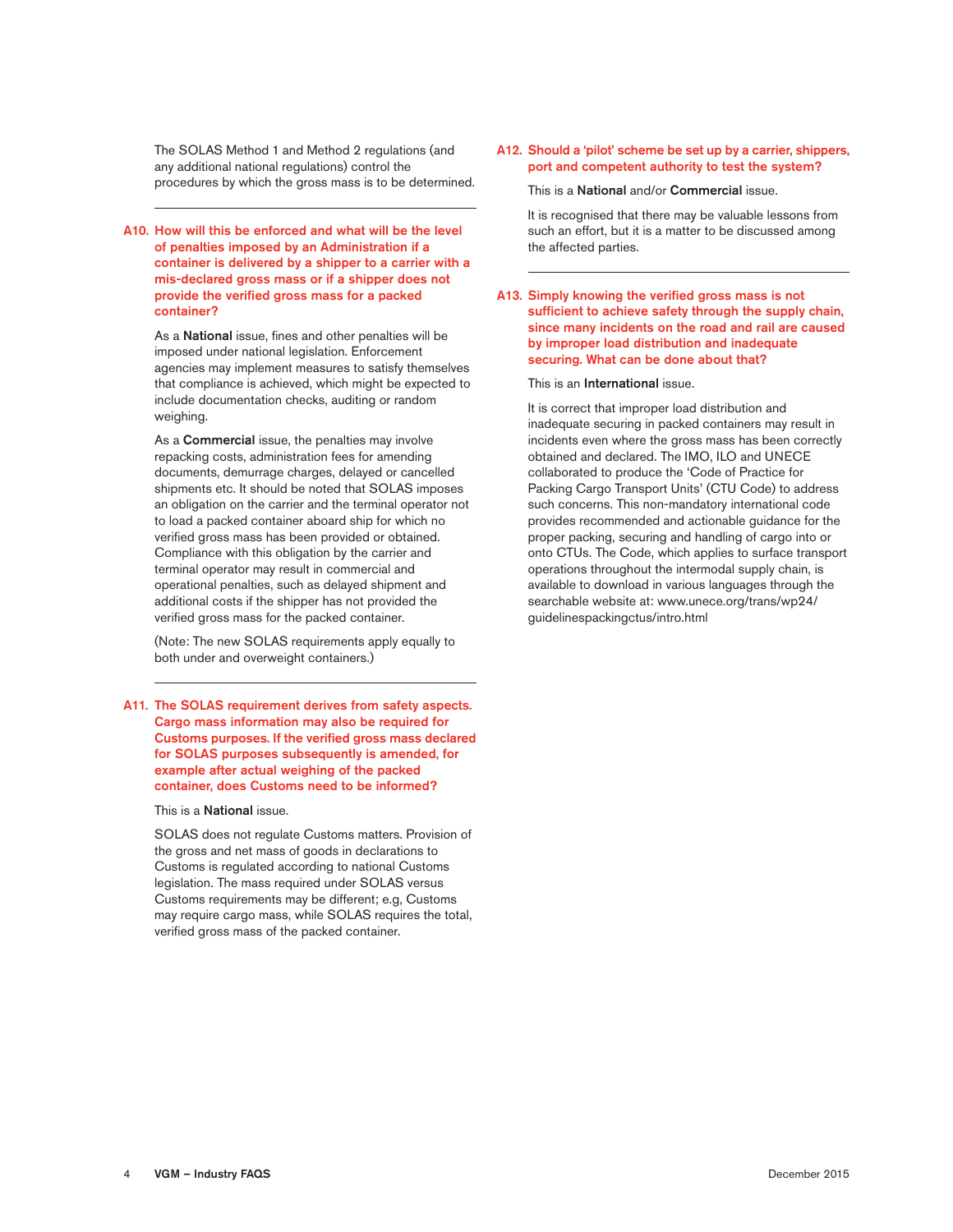# SECTION B: METHOD 1

## **B1. Where can we find a list of publically available weighbridges?**

#### This is a **National** issue.

It should be noted that procedures need to be in place to obtain the verified gross mass of each packed container, taking accurate account of any other mass, such as truck, trailer, fuel or equipment etc. Additionally, note that where applicable the International Vehicle Weight Certificates (IVWC) shows the total gross weight of the un-laden vehicle, not the gross mass of the packed container.

#### **B2. Some weighbridges don't produce tickets. Would a gross mass being written on driver's consignment note, signed and stamped by the load point be acceptable?**

As an **International** issue, there is no requirement under SOLAS that a 'weight ticket' or similar must be provided. What SOLAS requires is that the shipper communicates the verified gross mass in a 'shipping document' that can be part of the shipping instructions or be a separate communication. In either case, the document should clearly highlight that the gross mass provided is the 'verified gross mass', and the document must be signed by a person duly authorised by the shipper (the signature may be an electronic signature or may be replaced by the name in capitals of the person authorised to sign it).

As a **National** issue, national governments may, as part of their enforcement policies, require that shippers using Method 1 are in a position, upon request, to produce weight tickets or other documentation as deemed acceptable pursuant to national rules and regulations.

As a **Commercial** issue, it should be recognised that the shipper remains responsible to obtain and communicate the verified gross mass. There are inevitable process challenges to ensure effective coordination between the shipper and haulier to achieve effective documentary hand-off (whether electronic or paper) to avoid in-gate delays. Such processes should be discussed between the commercial parties, including the maritime carrier and the terminal operator.

#### **B3. Where a third party (including potentially a port terminal) starts weighing freight containers (i.e. under Method 1) will it have to become a 'verified weigher' in order to issue a valid weight ticket?**

As an **International** issue, there is no such concept as a 'verified weigher' and the only obligation under SOLAS for a party weighing a packed container is to use calibrated and certified equipment that meets the accuracy standards and requirements of the state in which the equipment is being used. SOLAS does not make any additional requirements of the party weighing a packed container.

As a **National** issue, National governments may, as part of their enforcement policies, implement requirements applicable to owners of weighing equipment. It should be noted that SOLAS itself does not require any assessment or registration of a service provider and any such requirements would be determined by national authorities. See also Question B2.

**B4. Port container handling equipment generally has onboard weighing technology ('PLCs') typically accurate to within 5% and designed to prevent overloading of the equipment. If such data are integrated into other relevant systems (including those used for ship stowage planning) is this likely to be acceptable for determining verified gross mass under Method 1?**

As an **International** issue, SOLAS only requires that the weighing equipment used to obtain the verified gross mass meets the applicable accuracy standards and requirements of the State in which the equipment is being used.

As a **National** issue, although accuracy of weighing equipment is a matter for national regulation, it is unlikely that a weighing device with a known margin of error of 5% would meet applicable accuracy standards.

## **B5. Who will pay for carrying out the weighing process for Method 1?**

This is a **Commercial** issue and will be a matter to be determined by the parties involved. Since the shipper is legally responsible to obtain and provide the verified gross mass, it may be expected that any third party service provider would seek re-imbursement of the cost of weighing.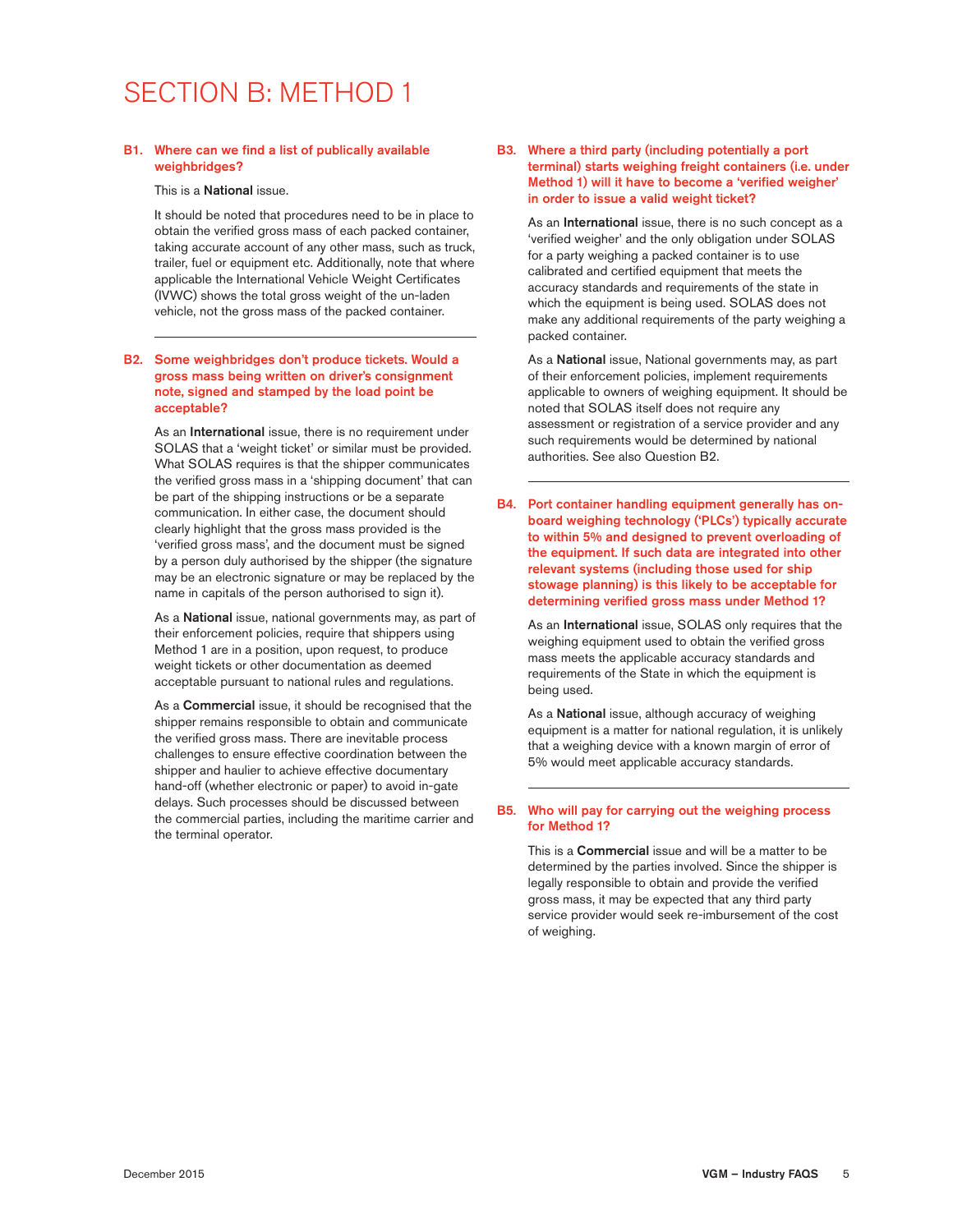# SECTION C: METHOD 2

#### **C1. Our company only ever provides part loads/less than container load (LCL), never a full container load (FCL) so what is our position?**

#### This is a **Commercial** issue

This will depend on your contractual arrangement with the co-loading freight forwarder that enters into the contract of carriage with the carrier and thus becomes the shipper to the carrier (see A1 above). If permitted under the terms of the contract with the 'master' forwarder, your company may use Method 2 to verify the actual mass of the goods being shipped and pass that information on to the party completing the packing of the container. However, responsibility for providing the accurate, verified gross mass of a co-loaded container remains with the shipper named on the maritime carrier's bill of lading, i.e. the 'master' freight forwarder.

#### **C2. Can I deliver freight to my freight forwarder without knowing the mass and ask them to weigh it and establish the verified gross mass of the cargo and issue the appropriate documents?**

#### This is a **Commercial** issue.

See the response to questions in C1 above. The 'shipper' under the contract of carriage remains responsible for accurately establishing verified gross mass of a packed container.

If your freight forwarder is the shipper on the maritime carrier's bill of lading, it may weigh the cargo, using Method 1 or 2, and provide the carrier with the verified gross mass of the container. If you are the shipper on the bill of lading, you are responsible for providing the carrier with the verified gross mass. Where the verified gross mass is obtained by a third party, such as a freight forwarder, the shipper will remain responsible that the verified gross mass provided to the carrier is correct. Parties in the maritime containerised supply chain are encouraged to ensure that their contractual arrangements take account of the SOLAS requirements.

#### **C3. Is it permissible for a company to provide a service to weigh cargo under Method 2 and issue a 'Verified Gross Mass' certificate to a shipper? If so what criteria will they have to meet?**

#### This is an **International** and **National** issue:

As an **International** issue, nothing in SOLAS would prevent a company from offering such a service as long as the company uses weighing equipment that meets the applicable accuracy standards and requirements of the State in which the equipment is used. However, a shipper using the mass obtained from a company providing such weighing services remains under SOLAS responsible to ensure that the verified gross mass provided to the carrier and the terminal operator is accurate.

As a **National** issue, provision of services to weigh cargo using Method 2 may be subject to national rules and regulations.

**C4. If Method 2 is chosen and intercompany transactions take place (e.g. the producing / dispatching entity is based in UK while bill of lading is drawn up for export at a consolidation port such as Antwerp (Belgium) and a different legal entity within a group of companies is the exporter of record) which legal entity should comply with any national rules and regulations regarding Method 2, the exporter of record or local UK entity actually packing the container and physically able to determine the relevant mass information?**

#### This is an **International** issue.

The entity that would need to comply with any national rules and regulations regarding Method 2 is the one in the State in which the packing and sealing of the container is completed<sup>4</sup>.

- **C5. For FCL shipments involving a freight forwarder there are two different scenarios:**
	- **a. where the forwarder is the agent (putting the carrier and shipper in a direct contractual arrangement); and**
	- **b. where the freight forwarder acts as principal and issues a house bill of lading, being named as the 'shipper' on the maritime carrier's bill of lading/ contract of carriage.**

#### **In either scenario, can the freight forwarder rely on the mass provided by the forwarder's customer using Method 2?**

This is an **International** and a **National** issue.

**Internationally,** for the purpose of the SOLAS requirements, the 'shipper' is the entity named on the maritime carrier's bill of lading/contract of carriage. It is the shipper who is responsible for obtaining the verified gross mass of the packed container and for providing it to the maritime carrier and terminal operator; the preparation of any documentation needs to be determined between the commercial parties involved.

The SOLAS requirements do not include registration or approval in order to use Method 2, but this may be part of national implementation measures to achieve compliance. It must be stressed that the absence of specific national rules for registration and approval for use of Method 2 does not mean that shippers may not use Method 2 to determine the verified gross mass and provide it to the carrier and the terminal operator. However, mass should be obtained using calibrated and certified weighing equipment that complies with the accuracy standards of the jurisdiction in which the equipment is used.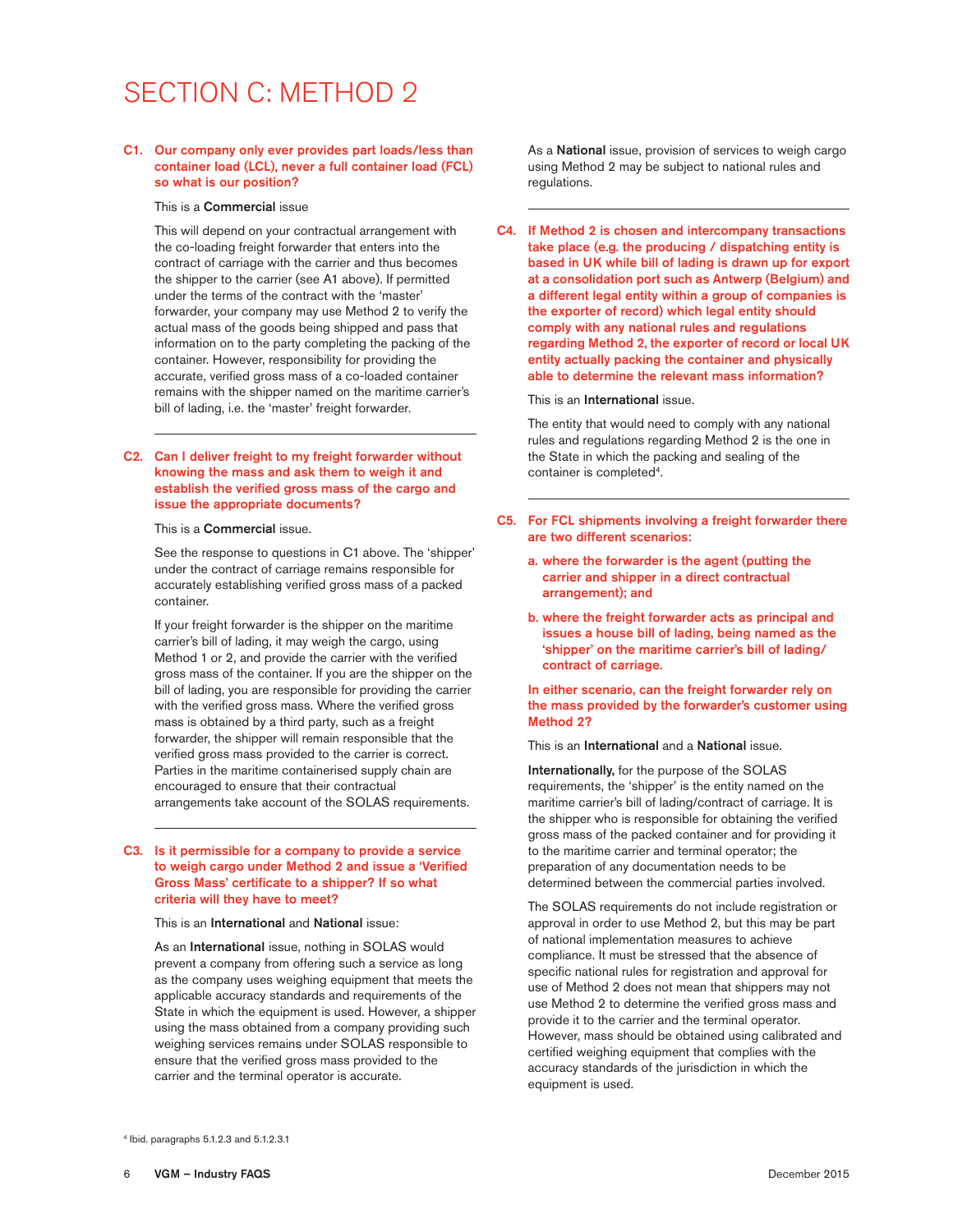As a **National** issue:

**In jurisdictions that do not implement Method 2 registration and certification requirements,** where a freight forwarder enters into contracts of carriage with maritime carriers (i.e. acts as a principal), it is the freight forwarder who is named as the shipper on the maritime carrier's bill of lading and as such is legally responsible under SOLAS for obtaining and providing the verified gross mass. If such a freight forwarder, named as shipper on the bill of lading, seeks to rely on another party (such as a customer) to provide that verified gross mass information, it is the forwarder's responsibility to be satisfied that the other party accurately determines the verified gross mass that is then provided to the carrier. If the forwarder is acting as an agent, it will not be named as shipper on the bill of lading. Consequently, it will not be responsible for obtaining and providing the verified gross mass; the shipper named on the bill of lading will.

**In jurisdictions that do implement Method 2 registration and approval requirements,** the basic SOLAS requirements still apply, i.e. if the forwarder is named as the shipper on the bill of lading, that forwarder is legally responsible for obtaining and providing the verified gross mass. Whether such a forwarder would be able to rely on the verified gross mass obtained by another party may depend on the specific national rules pertaining to Method 2. If the forwarder is acting as an agent, it will not be named as shipper on the bill of lading. Consequently, it will not be responsible for obtaining and providing the verified gross mass; the shipper named on the bill of lading will.

#### **C6. What if the tare mass appearing on containers is lacking or inaccurate due to wear and tear, etc.? What remedy is available?**

#### This is an **International** issue.

The tare mass of every container is marked on the exterior of the container at the time of manufacture. Shippers should solely rely on the tare mass value marked on the container. Where it is missing, or believed or established to be inaccurate, the container operator should be contacted to take appropriate remedial action.

- **C7. We conclude that the four elements to be determined in order to declare the verified gross mass of a packed container under Method 2 are:**
	- **a. the tare container mass,**
	- **b. the mass of the product without any packaging,**
	- **c. the mass of primary packaging (if any), and**
	- **d. the mass of all other packaging, pallets, dunnage, space fillers and securing material**

#### **Is this correct?**

#### This is an **International** issue.

Reference is made to MSC.1/Circ.1475. In general, this correctly states the process for determining the verified gross mass of a packed container using Method 2, but it should be noted that there may be several layers or levels of packaging depending partly of the value and the level of protection that the product requires.

It should also be noted regarding points b-d that it is only possible to rely on mass information provided by a supplier if such mass information is clearly and permanently marked on the surfaces of individual, original sealed packages and cargo items<sup>5</sup>.

In all other cases, the mass referred to in points b-d must be determined by weighing, using weighing equipment that meets the applicable accuracy standards and requirements in the State in which the equipment is being used.

The tare mass of the container is indicated on the door end of the container and does not need to be determined by weighing.

Furthermore, Method 2 may be inappropriate and impractical for certain types of cargo items, e.g., scrap metal, unbagged grain and other cargo in bulk, that do not easily lend themselves to individual weighing of the items to be packed in the container<sup>6</sup>.

Method 2 is also inappropriate for liquid and gaseous cargoes, whether carried in ISO tank containers or 'flexitanks'. Volumetric flow systems may be acceptable for other purposes but gross mass may not be accurately determined due to other variables.

<sup>5</sup> Ibid. paragraph 5.1.2.1 <sup>6</sup> Ibid. paragraph 5.1.2.2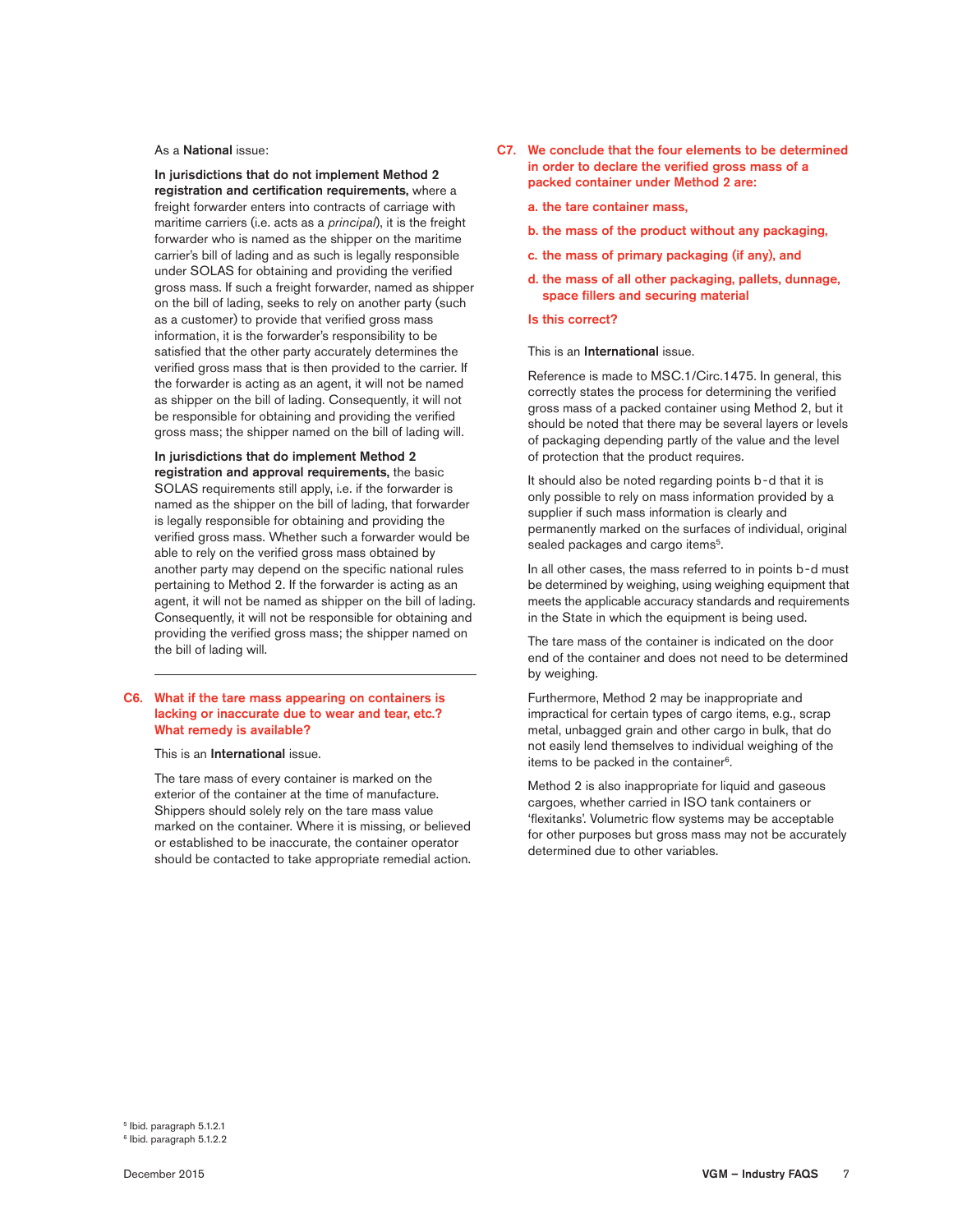# SPONSORS

The following organisations have produced this Frequently Asked Questions document, expanding from the initial correspondence group work undertaken by the UK Maritime & Coastguard Agency. It is recognised that further general questions are likely to be raised, only some of which will be resolved with the relevant National Competent Authority or commercial counter-party. You are invited to raise such further questions with one of the organisations below.



# **TT Club**

TT Club is the international transport and logistics industry's leading provider of insurance and related risk management services. Established in 1968, the Club's membership comprises ship operators, ports and terminals, road, rail and airfreight operators, logistics companies and container lessors. TT Club has regularly highlighted issues arising through the supply chain relating to inaccurate gross mass information, and incorrect or inadequate packing of CTUs. As a result, TT Club has participated throughout the IMO process leading to the amendment of SOLAS and the related implementation guidelines.

www.ttclub.com



#### **World Shipping Council**

The World Shipping Council (WSC), with offices in Washington and Brussels, represents the global liner industry on regulatory, environmental, safety and security policy issues. WSC members operate approximately 90 percent of the global liner capacity, providing approximately 400 regularly scheduled services linking the continents of the world. Collectively, these services transport about 60 percent of the value of global seaborne trade, and more than US\$ 4 trillion worth of goods annually. The WSC has observer status with the IMO, and was actively involved in the development of the SOLAS container gross mass verification requirements.

www.worldshipping.org



#### **ICHCA International Limited**

The International Cargo Handling Coordination Association (ICHCA), founded in 1952, is an independent, not-for-profit organisation dedicated to improving the safety, security, sustainability, productivity and efficiency of cargo handling and goods movement by all modes, and through all phases of national and international supply chains. ICHCA's privileged non-government organisation (NGO) status enables it to represent its members and the cargo handling industry at large, in front of national and international agencies and regulatory bodies. In this capacity, ICHCA actively participated in the debates leading to these SOLAS amendments.

www.ichca.com



#### **Global Shippers' Forum**

The Global Shippers' Forum (GSF), with offices in London and Brussels, is the world's leading trade association for shippers engaged in international trade moving all goods by all modes of transport. The GSF represents shippers as users of international freight services on regulatory, operational and trade issues. Its main focus is to influence commercial developments in the global supply chain and the policy decisions of governments and international organisations as they affect shippers and receivers of freight. GSF was actively involved in the debates leading to these SOLAS amendments.

www.globalshippersforum.com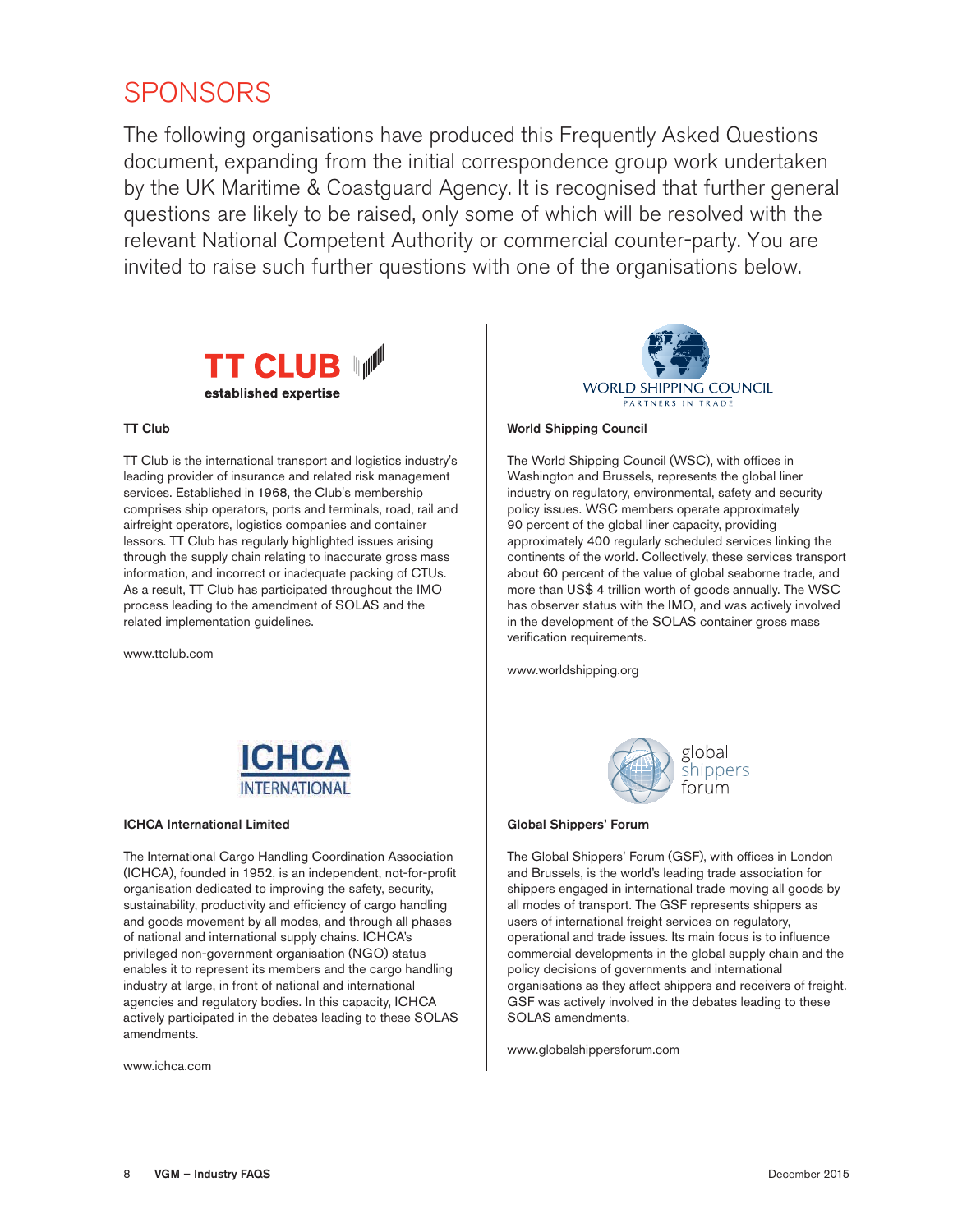